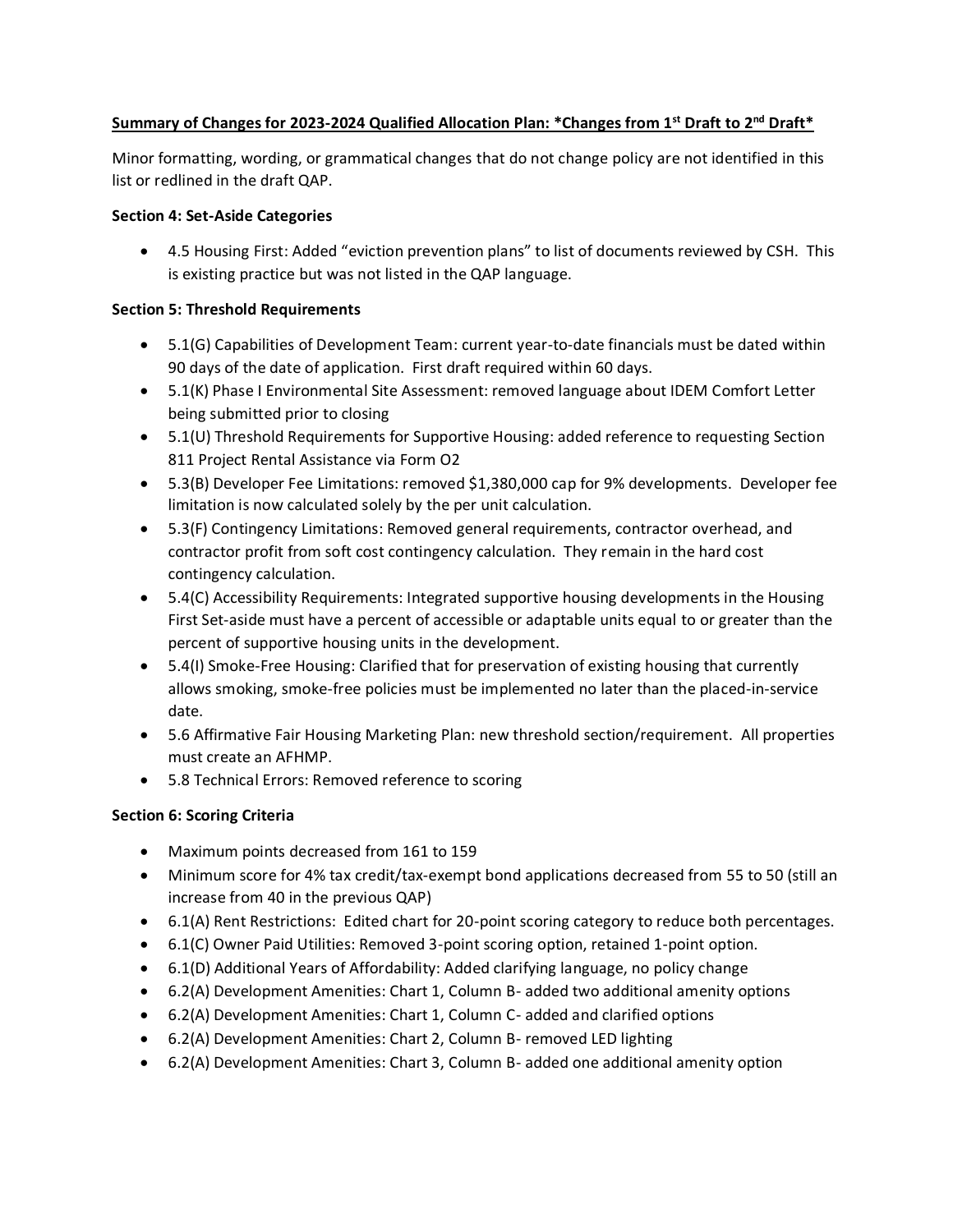- 6.2(B) Accessible or Adaptable Units: Added reference to Compliance Manual language about marketing and leasing accessible units. This is existing policy from the Compliance Manual, just cross-referencing here.
- 6.2(G) Infill New Construction: Removed disqualification for land if most recent use in the last five years was agricultural.
- 6.2(G) Infill New Construction: Market study must certify that the site is not existing agricultural land.
- 6.2(I) Community Revitalization Plan: Receipt of bonus point for QCT is no longer dependent on also receiving bonus point for adoption by local unit of government.
- 6.2(J) Federally Assisted Revitalization Award: Added clarification that the READI and HELP programs do not qualify in this scoring category as they have their own separate category.
- 6.4(E) Housing Need Index: Added clarification that if a development is located in an unincorporated area or other area not listed as a "Place" in the HUD CHAS data, contact IHCDA to discuss how to score.
- 6.5(A) Certified Tax Credit Compliance Specialist: Owner point changed to Owner or Developer contact.
- 6.5(B) MBE/WBE: Added instructions for calculating total hard costs and total soft costs for purposes of this scoring category.
- 6.5(E) Resident Services: Removed prescriptive requirement on how many services must come from each column or service category.
- 6.5(E) Resident Services: Clarified that for scattered site developments, onsite services can be provided in a community building that is part of the Development.
- 6.5(E) Resident Services: Added more options for Column 2 services in the "Health, Wellness, and Nutrition" and "Financial Capability" categories.
- 6.5(E) CORES Certification: Two-point category is no longer tied to maximizing all eight points in the service chart. Additionally, added option to enter into an MOU with a CORES-certified thirdparty entity to handle resident service coordination in lieu of owner or management company obtaining certification.
- 6.5(E) Resident Service Coordinator: Two-point category is no longer tied to maximizing all eight points in the service chart. Additionally, this scoring category is now exclusive to projects eligible for the Housing First Set-aside or Integrated Supportive Housing points.
- 6.5(F) Integrated Supportive Housing: Clarified language on applicability of scoring category.
- 6.5(G) Reducing the Impact of Eviction: Added link to IHCDA's new Eviction Prevention and Lowbarrier Screening webpage.

# **Section 7: Miscellaneous**

- 7.4 Progress Inspections: Added language that IHCDA inspector may request proof of mitigation of Recognized Environmental Conditions or an IDEM Comfort Letter exempting the project from undertaking such mitigation efforts.
- 7.5(B) Nonprofit Right of First Refusal: ROFR language can be included in the LPA or in a separate specific ROFR Agreement document. Clarified additional language.
- 7.8 Issuance of IRS Form 8609: Air quality test is only required if the Recognized Environmental Conditions affected air quality.